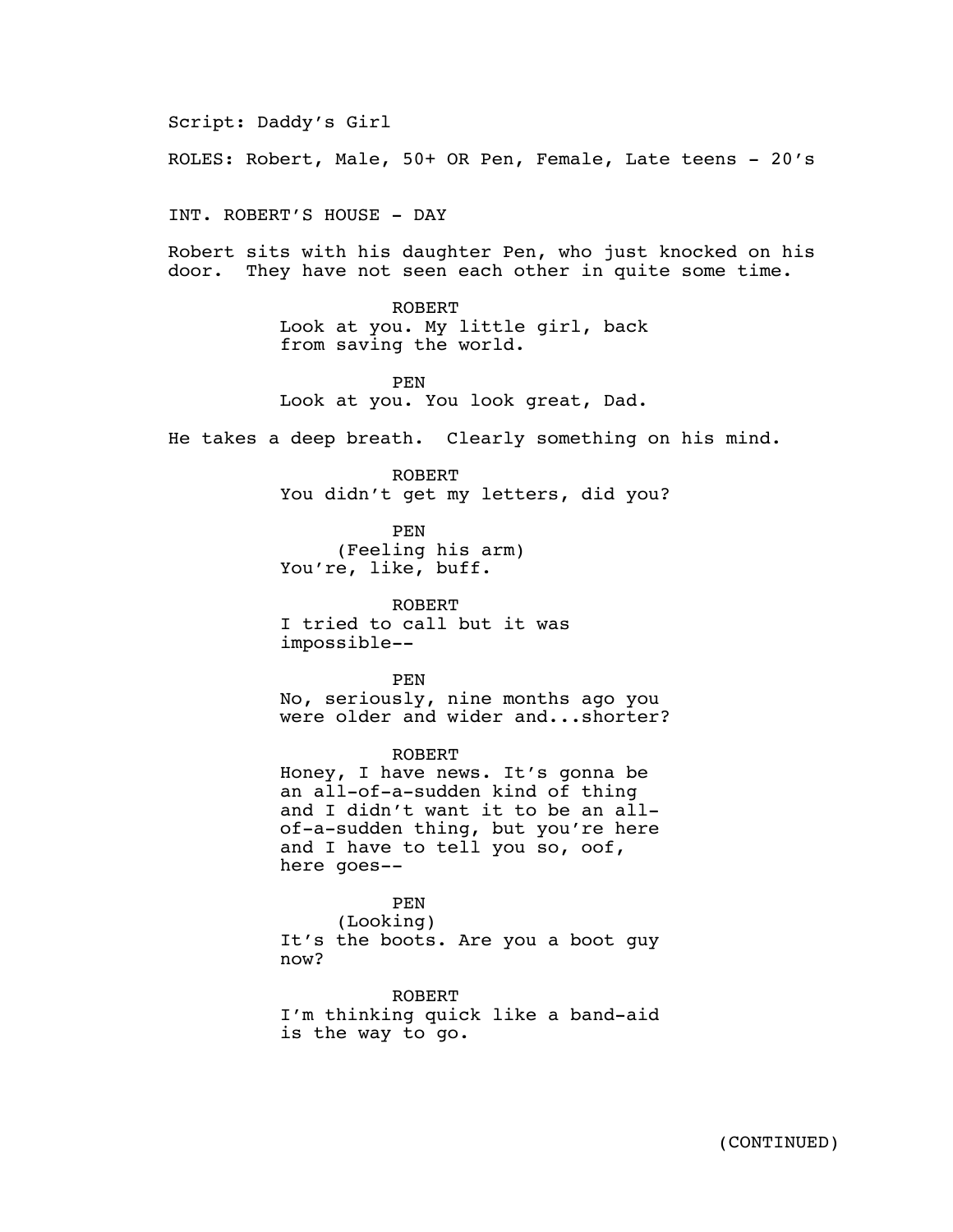PEN

Is there "product" in your hair? And do you have more hair?

ROBERT

I met a woman! She's here. Now. Upstairs. She's responsible for the boots and the hair and I love her!

PEN A woman? Here? A woman here now who you love?

ROBERT We're about to watch "Die Hard."

PEN What kind of middle-aged woman watches "Die Hard"?

## ROBERT

(Cringing) A really cool, young one?

PEN Young one - what do you mean? How young?

### ROBERT

Not that young. Kinda young. Well kinda your age...

PEN My age? What's her name?

ROBERT Holly Smith.

#### PEN

Holly Smith? The same Holly Smith who went to Madison and was on the track team with me?

## ROBERT

(Swallows hard) Great, so you've met. Now we can skip the awkward get-to-know you phase.

Robert pauses and gives a weak smile.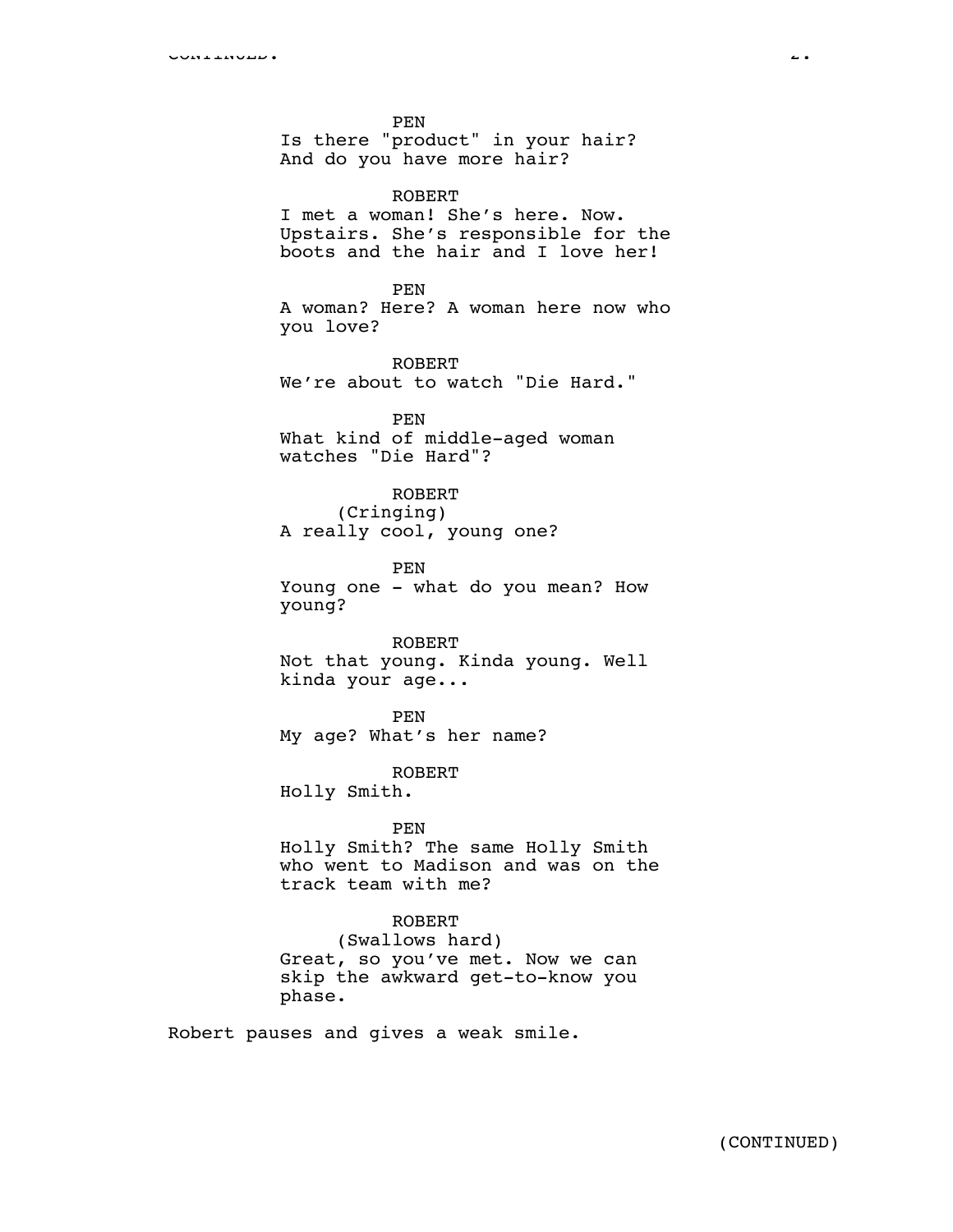## ROBERT (CONT'D)

I know it's crazy, but I've never felt this way in my life. She's smart and funny and we go out and do interesting things.

PEN

You don't like to do interesting things! You're a dentist. You like teeth and 60 Minutes!

## ROBERT

Holly's making me see there's more to life than work and news programs. And the sex...Don't get me started on the sex.

PEN

You have my word there.

### ROBERT

She used to be a gymnast. She can do things with her body I haven't dared imagine since I was twelve. Using nothing but her toes, she can lift--

## PEN

DAD, please! (Beat) I just... I don't even know where to begin. Does Mom know about this?

#### ROBERT

Your mother doesn't care. She's still living in Santa Fe with her yoga instructor, Guru-Rama-Nan-dohwho-the-hell knows. She only wears white and menstruates onto a plant.

#### PEN

I don't want to think about that. (Beat) How did this even happen? How did you to meet?

## ROBERT

She rear-ended me on Sherman Avenue. Right there in front of Aamco. Isn't that funny?

PEN

Hilarious.